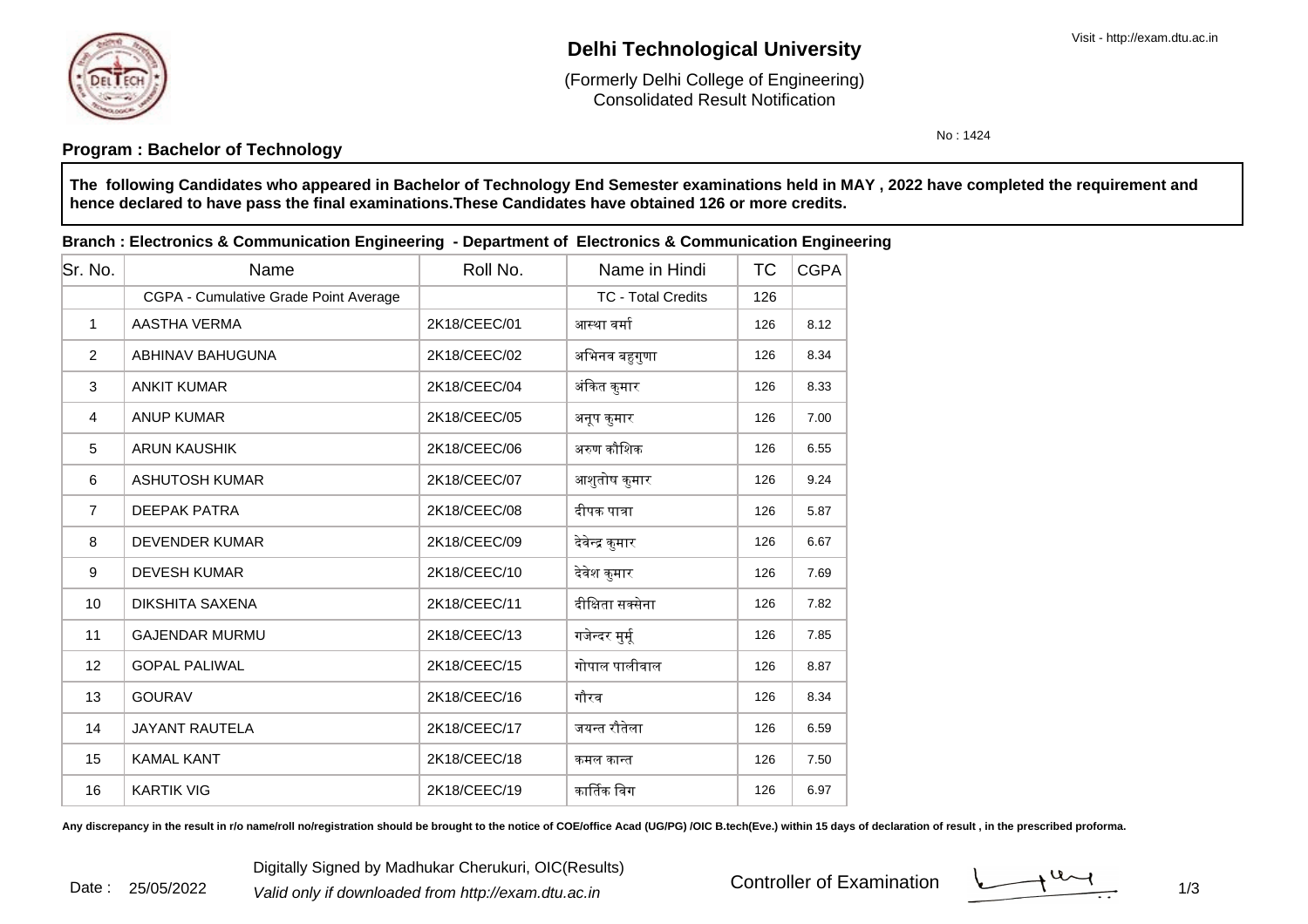

Date : 25/05/2022

# **Delhi Technological University**

Consolidated Result Notification(Formerly Delhi College of Engineering)

No : 1424

### **Program : Bachelor of Technology**

**The following Candidates who appeared in Bachelor of Technology End Semester examinations held in MAY , 2022 have completed the requirement andhence declared to have pass the final examinations.These Candidates have obtained 126 or more credits.**

#### **Branch : Electronics & Communication Engineering - Department of Electronics & Communication Engineering**

| lSr. No. | Name                                  | Roll No.     | Name in Hindi             | ТC  | <b>CGPA</b> |
|----------|---------------------------------------|--------------|---------------------------|-----|-------------|
|          | CGPA - Cumulative Grade Point Average |              | <b>TC - Total Credits</b> | 126 |             |
| 17       | <b>KARTIKEY KAKRAN</b>                | 2K18/CEEC/20 | कार्तिकेय काकरान          | 126 | 7.83        |
| 18       | <b>MANISHA KUMARI</b>                 | 2K18/CEEC/22 | मनीषा कुमारी              | 126 | 7.37        |
| 19       | <b>MANSI</b>                          | 2K18/CEEC/23 | मानसी                     | 126 | 7.63        |
| 20       | <b>MOHAMMAD IMRAN</b>                 | 2K18/CEEC/24 | मोहम्मद इमरान             | 126 | 6.33        |
| 21       | <b>MOHIT</b>                          | 2K18/CEEC/25 | मोहित                     | 126 | 8.59        |
| 22       | <b>MOHIT SINGHAL</b>                  | 2K18/CEEC/26 | मोहित सिंघल               | 126 | 8.22        |
| 23       | NATASHA SRIVASTAVA                    | 2K18/CEEC/27 | नताशा श्रीवास्तव          | 126 | 8.02        |
| 24       | <b>NAVEEN KUMAR</b>                   | 2K18/CEEC/28 | नवीन कुमार                | 126 | 7.25        |
| 25       | <b>NEHA</b>                           | 2K18/CEEC/29 | नेहा                      | 126 | 7.74        |
| 26       | <b>NEHA SAHU</b>                      | 2K18/CEEC/30 | नेहा साहू                 | 126 | 8.29        |
| 27       | <b>NISHA KUMARI</b>                   | 2K18/CEEC/31 | निशा कुमारी               | 126 | 6.41        |
| 28       | <b>PREETI</b>                         | 2K18/CEEC/32 | प्रीति                    | 126 | 6.53        |
| 29       | <b>RAHUL</b>                          | 2K18/CEEC/34 | राहुल                     | 126 | 6.71        |
| 30       | <b>RAKESH CHAUHAN</b>                 | 2K18/CEEC/35 | राकेश चौहान               | 126 | 7.48        |
| 31       | <b>RITVIKA</b>                        | 2K18/CEEC/36 | ऋत्विका                   | 126 | 7.91        |
| 32       | <b>ROHIT KARDAM</b>                   | 2K18/CEEC/37 | रोहित कर्दम               | 126 | 6.52        |

Any discrepancy in the result in r/o name/roll no/registration should be brought to the notice of COE/office Acad (UG/PG) /OIC B.tech(Eve.) within 15 days of declaration of result, in the prescribed proforma.

Controller of Examination

 $\frac{1}{2}$  2/3